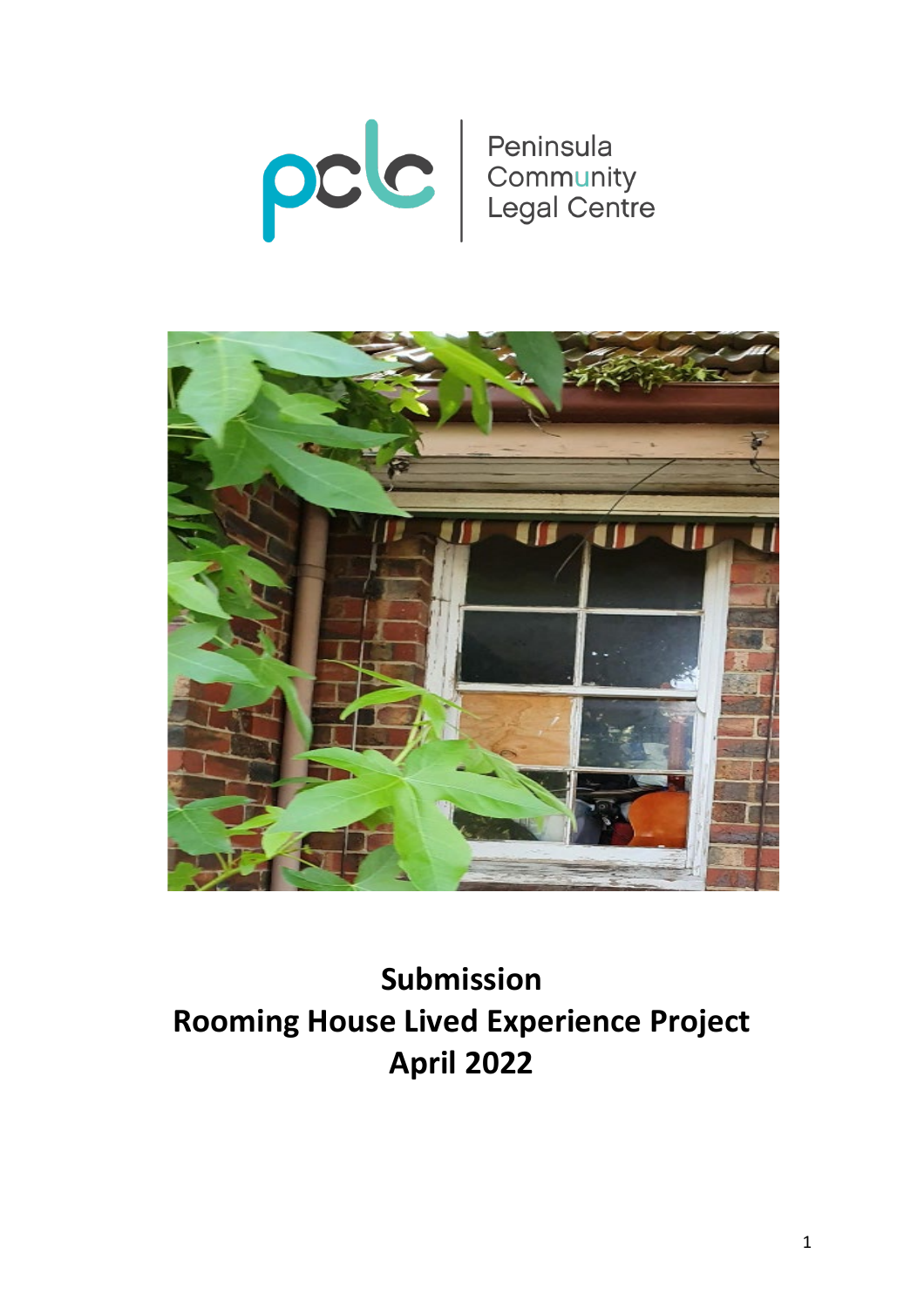## **About Peninsula Community Legal Centre**

The Peninsula Community Legal Centre (PCLC) is an independent, not-for-profit organisation that has been providing free legal services to Melbourne's south eastern communities since 1977.

In addition to its general legal services, the Centre operates specialist programs in family violence, family law, fines, and tenancy. We also undertake community legal education, community development and public advocacy activities. Our clients overwhelmingly experience disadvantage. Our priorities include people on low income, people with disabilities, those experiencing elder abuse, family violence, homelessness and other vulnerable groups.

A factor of particular relevance to this project is the fact that PCLC operates in a region which has one of the largest populations of Rooming House residents in Victoria. The increasing shortage of affordable and appropriate housing has seen an increase in Victorians residing in marginal housing options such as rooming houses. This led the Centre to identify rooming house residents as a priority group and to set up an assertive rooming house outreach program covering the southern and eastern suburbs of Melbourne in 2012. In 2020/21 the Centres Outreach Program visited 597 Rooming Houses.

## **Background**

PCLC welcomes this opportunity to contribute to the Rooming House Lived-Experience Project.

Our submission focuses on rooming house residents experience residing in rooming houses and the findings of our *Open the Door Report* published in 2020. We will support our submission with recent case studies and updated data. We will also make a number of recommendations based on our client's experiences, some of which have been made in our Open the Door report and previous access to justice reviews by ourselves and others.

## **Rooming House Outreach Program**

Peninsula Community Legal Centre's Rooming House Outreach Program (RHOP) is funded by the Department of Fairness, Family & Housing. The RHOP services cover a catchment area of 17 local government areas in the South East region.

The primary purposes of the RHOP are as follows:

1. Visiting single people living in registered and unregistered rooming houses in the South East Region.

2. Identifying and assisting residents requiring more suitable housing.

3. Identifying and assisting residents to connect with health, housing, legal and support services.

4. Offering residential tenancies advice relating to residency/tenancy issues.

5. Reporting breaches of minimum standards to regulators.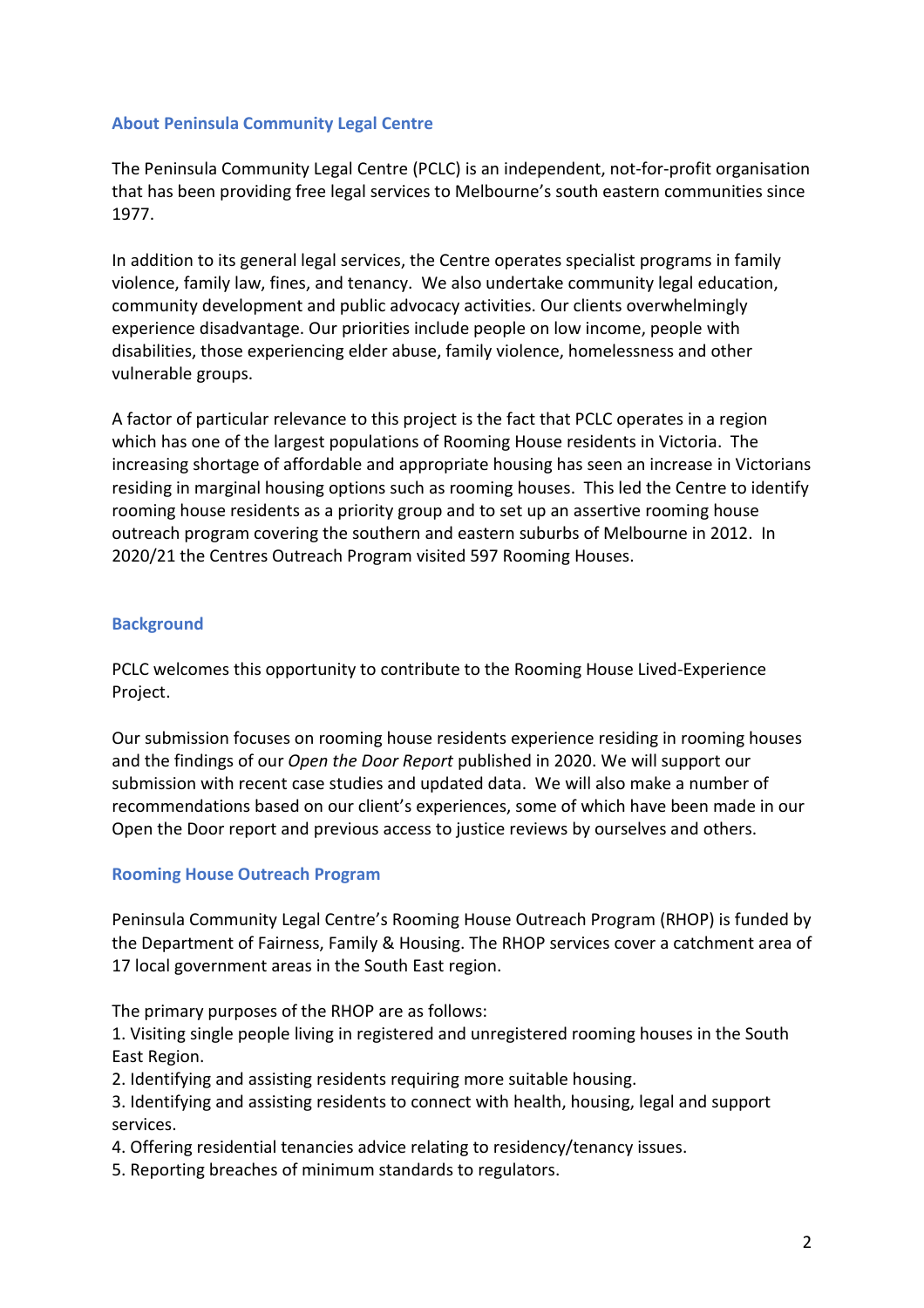## **What do residents tell you about their experiences of living in rooming houses?**

Rooming houses are often used as crisis accommodation by emergency housing services due to a lack of any affordable alternatives. More often than not rooming house accommodation is seen as a last resort for people who have no other options in terms of housing.

With the chronic shortage of social housing and the lack of affordable private rental housing, residents are living in rooming houses for increasingly longer periods. PCLC's RHOP data indicates a thirty month average occupation period.

Residents provide reports of a mixture of experiences to our RHOP workers. Ranging from extremely positive to very critical, many residents consistently request more suitable housing options, citing concerns about safety, poor hygiene, sub-standard conditions, excessive rents, overcrowding and social isolation.

Some residents see rooming houses as a very short term option as they find them far from ideal or unsafe (particularly women). Some residents tell us they will be moving to live on the streets as they think this is a safer option.

A high proportion of rooming house residents have complex needs, including mental health problems, drug and alcohol dependence, or a history of family violence. Many receive government pensions or work in low-income employment.

Residents often tell us they feel abandoned, placed in rooming houses by health and support agencies and forgotten.

Residents consistently report that life is difficult, many often cannot afford to eat.

Residents often complain about the cramped conditions of the properties which often cause hygiene problems.

*"Things are broken and they don't get fixed. The toilet is broken – not flushing. The shower water doesn't drain properly and there's no hot water. Its been like this since I moved in. Ive never had curtains and the windows don't close." [1](#page-2-0)*

## **Are there common problems that are reported to you?**

Common problems that are reported to RHOP workers include;

Lack of compliance with the minimum standards as conveyed by Consumer Affairs Victoria and set out in the *Residential Tendencies Act 1997*.

<span id="page-2-0"></span> <sup>1</sup> Peninsula Community Legal Centre Open the Door Report 2020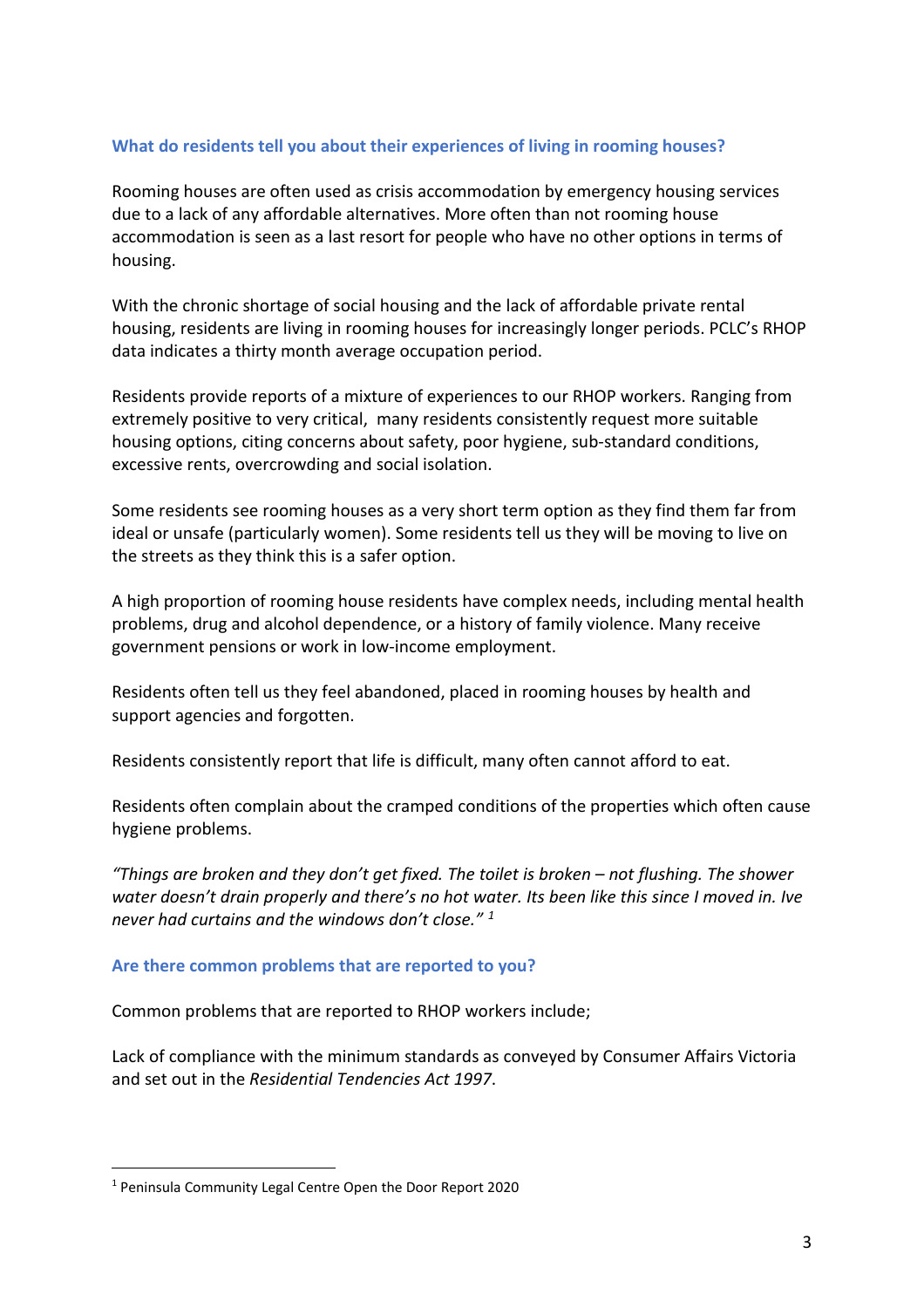Residents often show concern about a lack of security on premises including no locks on doors.

Residents frequently reported feeling unsafe and reluctant to leave possessions unattended.

Residents often cite the lack of and/or enforcement of house rules. House rules not displayed in the Rooming House as required by the standards.

There are instances of the use of residents as proxy managers by rooming house operators.

Residents have frequently expressed concern about the condition of the rooming house both internally and externally, including cleaning and maintenance. Long delays in repairs are then being undertaken by operators.

Residents have also expressed concern about the propensity of housing agencies to place residents in properties, (often outside their usual suburbs) without any supports or information.

Residents not receiving receipts for rental payments.

Residents referred into rooming house by a housing service but then put into a different house by operator (sometimes an unregistered property).

A lack of management and/or contact by the Rooming House Operator

Confusion for residents regarding the management structure of the Rooming House when the Rooming House Operator and the Rooming House Proprietor are both participating in management activities of the Rooming House.

*"If (only) repairs were made to the door and windows, smoke alarms were working and I had a shower and toilet"[2](#page-3-0)*

# **Has your service ever reported a problem? What happened?**

In the past two years the PCLC Rooming House Program has reported a total of 142 breaches of minimum standards to Consumer Affairs Victoria and the relevant Local Government Authorities.

These reports have received a mixed level of responses and interest from local government. In some cases the response is prompt, but in other cases there is a feeling of reluctance to address the issues reported.

The RHOP workers have built good working relationships with the regulatory bodies. PCLC welcomes the opportunity to meet with Consumer Affairs Victoria quarterly to discuss trends and issues impacting rooming house residents. The RHOP have developed direct

<span id="page-3-0"></span> <sup>2</sup> Peninsula Community Legal Centre Open the Door Report 2020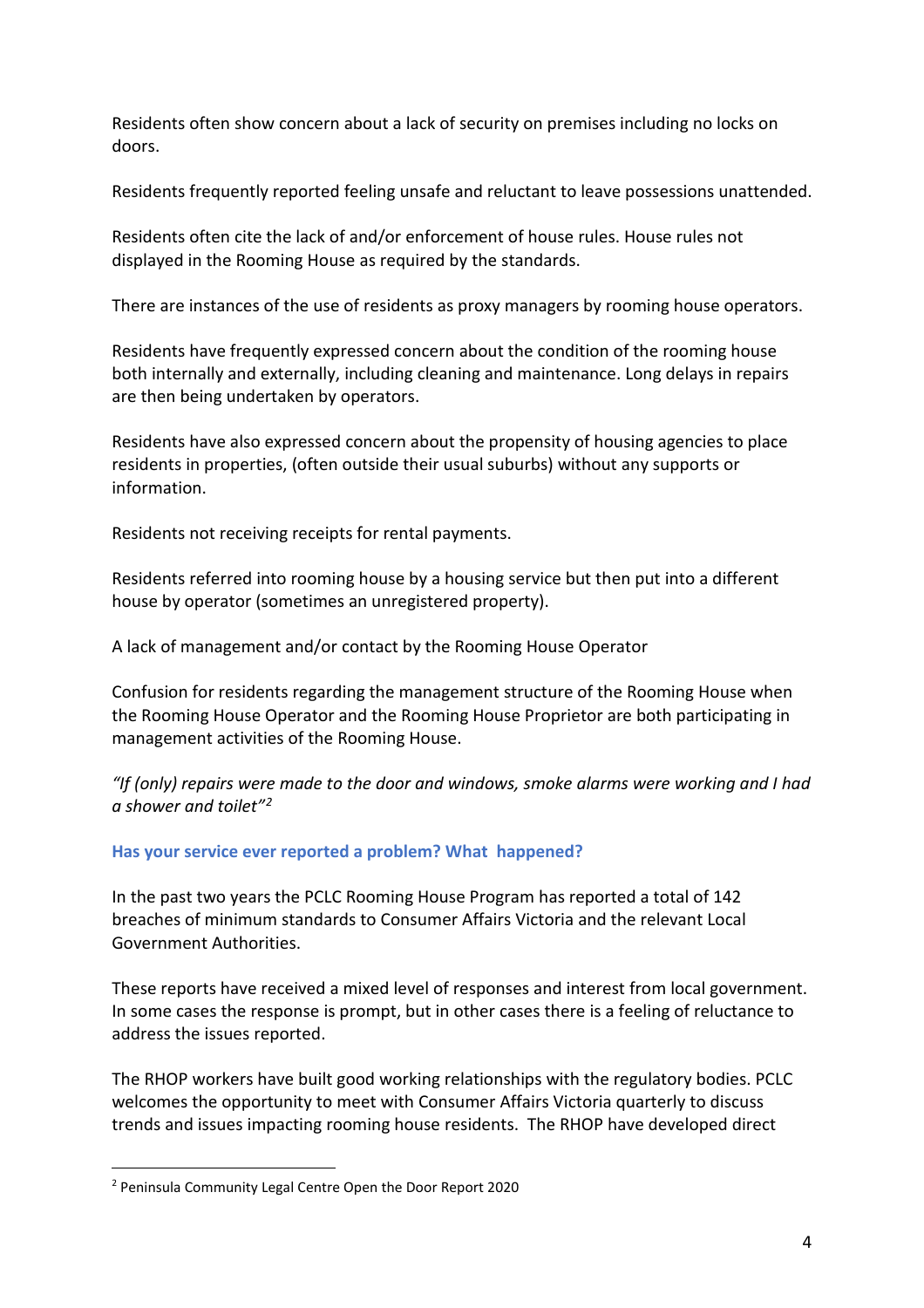email complaint processes with some local governments, including the provision of photos. This has supported and streamlined the complaint process on behalf of the residents.

Residents are often confused about the regulatory bodies, and the role they undertake. Often residents are not issued with the CAV Rooming House Guide at the commencement of their residency, or during their residency.

*"More government control and more monitoring. Councils and CAV do the minimum. They don't come into the rooms to inspect. There's no power point checks. You can't complain because the owner is standing there with the inspectors".[3](#page-4-0)*

# **Are there any impediments to effective oversight or regulation of rooming houses in Victoria?**

We would welcome more random inspections of properties by authorities to assist with effective oversight. Residents often report that operators make some improvements or adjustments just prior to the proposed inspection.

There is often a siloed approach to the regulatory response, hampering the capacity to measure the number of complaints/breaches reported within specific local government areas. There is a reluctance of particular rooming house operators and/or individual rooming houses towards supporting a systemic and/or coordinated approach. We would welcome a strengthening of the rules with clear expectations in order to facilitate a coordinated approach.

This siloed response is inconsistent with the approach under the Rooming House Closure Protocol. It is not uncommon for PCLC to be notified by Local Government of a prospective closure, and often meetings are convened with the regulators, local government, housing and relevant community organisations to develop a coordinated strategy and action plan. This approach could be enhanced to incorporate rooming houses of concern.

The Rooming House Operators Act and subsequent Public Register does not adequately address the issue of the Rooming House Proprietor, listing only the Rooming House Operator on the Public Register. This can have serious consequences for residents where the proprietor appoints a Rooming House operator but remains actively involved in the daily running of the Rooming House, this has potential to evade the criteria stipulated in the 'fit and proper person' test under s.17 of the *Rooming House Operators Act* 2016.

# **Have you noticed any changes in living conditions in rooming houses?**

Overall we have not seen any significant changes in the living conditions in rooming houses. We continue to observe properties that are increasingly subject to a lack of maintenance, both broken windows and doors are commonplace. In some houses doors are non-existent. We have seen an increase in Rooming Houses not providing any form of bed or bedding as part of the residency.

<span id="page-4-0"></span> <sup>3</sup> Peninsula Community Legal Centre Open the Door 2020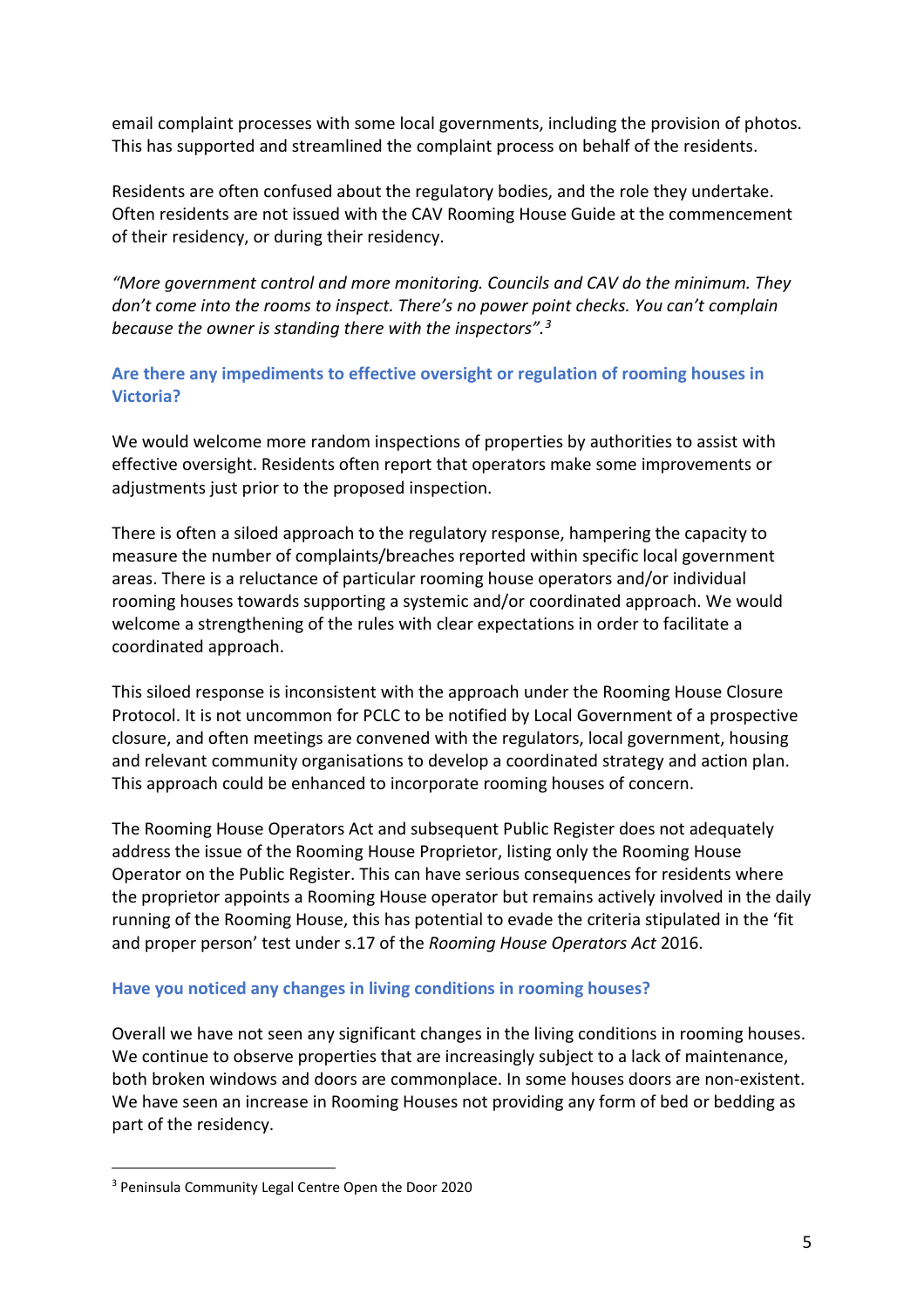During COVID we did see some efforts by local government and rooming house operators around supplying cleaning and cleaners in some rooming houses.

We do note that we have seen a number of rooming houses, closer to the City either close or change its use in the past twelve months.

# **Recommendations to improve living conditions on rooming houses?**

1. Widespread breaches of the regulatory framework in registered rooming houses across the South East require more concerted action by rooming house operators to comply with the law and for regulators to enforce adequate levels of compliance

2. Improved coordination and communication between state regulators, local government, rooming house operators, housing and the non-government sector is required in order to improve the identification, coverage and enforcement of regulation.

3. The Establishment of a state level rooming house consultative or advisory committee made up of all key stakeholders to provide oversight of the statewide picture

4. Current minimum standard should be reviewed and strengthened, in order to bring them into line with community expectations of decency and amenity, taking into account a post COVID health lens.

Minimum standards should include:

- A minimum of one toilet for every five residents
- A minimum of one shower for every five residents
- Weekly cleaning of communal areas and resident's rooms
- External mailboxes for each room
- Room Numbers on each room
- Secure current Australian Standard entry door locks
- 24 hour access to adequate heating, cooling, cooking and washing facilities.
- Allocated storage space in communal areas such as kitchens
- Central communication board, highlighting key contacts including regulatory authorities
- Sufficient power outlets in each room
- Adequate window coverings

5. Consumer Affairs Inspection powers are broadened to include repair breaches under the *Residential Tenancies Act*, breaches under the *Health & Wellbeing Act 2008* and the *Building Act 1993*. Consumer Affairs to liaise with the relevant local government based on their findings.

6. Local Government Victoria play a greater role in the coordination of compliance activity between councils and ensure a consistent approach to regulations, standards and compliance practices across the State. Compliance by the local government sector should achieve best practice standards.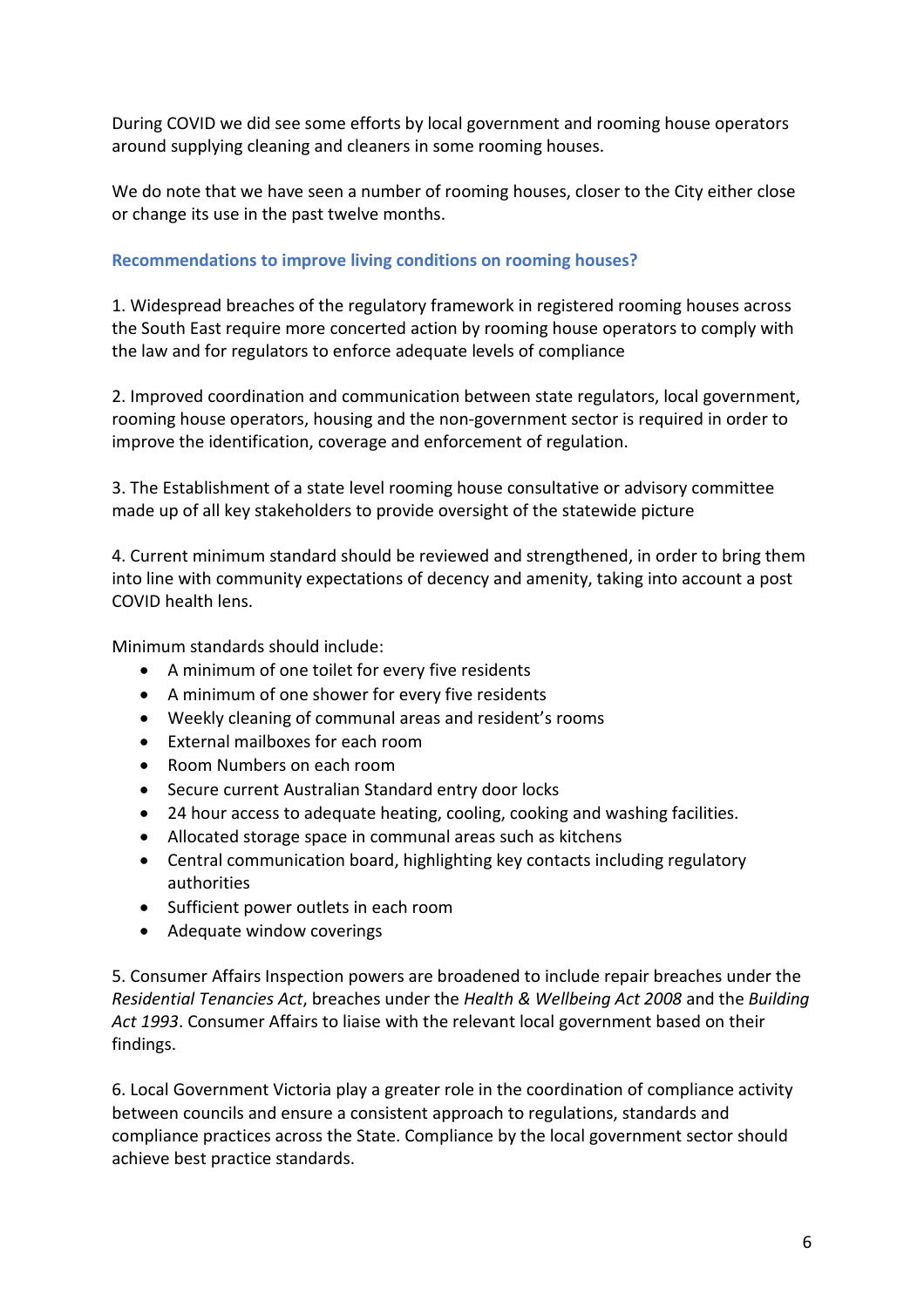7. Recognition of rooming house resident's individual residency with the provision of residency documents, visual room numbers, individual mail boxes and allocated storage areas.

8. Local Government support to establish regional rooming house resident committees Including opportunities for residents to access CAV Inspectors outside of the rooming house.

9. Improved referral protocols by housing agencies placing people in rooming houses outside of their support networks.

10. Rooming house outreach programs such as that run by Peninsula Community Legal Centre are a key element of the regulatory system and often provide the trigger for compliance action by regulators and should continue to receive adequate funding from the state government to ensure improved coverage and enforcement of regulation.

## **CASE STUDY –ROMANS FEEDBACK**

Roman was referred to the PCLC RHOP by Local Government following a routine inspection at a registered rooming house.

Roman is a young man from a culturally and linguistic background. He had resided at the house for 12months and had experienced ongoing intimidation and harassment from residents and the operator (RHO) that remained unresolved. There had been further pressure placed on Roman as a result of difficulty paying rent. There had been a history of numerous repair issues and overcrowding in common areas brought to the attention of the RHO that remained unresolved. As a result Roman feels unsafe residing at the rooming house.

Roman received tenancy advice and advocacy services from PCLC RHOP and TAPP services in relation to repairs Notice to Vacate and COVID restrictions. With support from a local housing agency Roman was able to move into more appropriate accommodation. He continues to engage with PCLC's RHOP. Once feeling safe Roman transmitted information to the RHOP worker regarding concealed rooms at the premises not to regulation. Photos and a detailed plan was supplied and approval for PCLC to forward the materials to the regulators.

Recent follow up discussions between PCLC RHOP and the local government concluded the photos and map supplied was very helpful in assisting with the investigation. One room with a bed was discovered and the other two rooms cleared out by the RHO.

The matter is still being reviewed within Local Government.

The PCLC RHOP continues to build on relationships and partnerships with various LGA's Environment and Health Departments.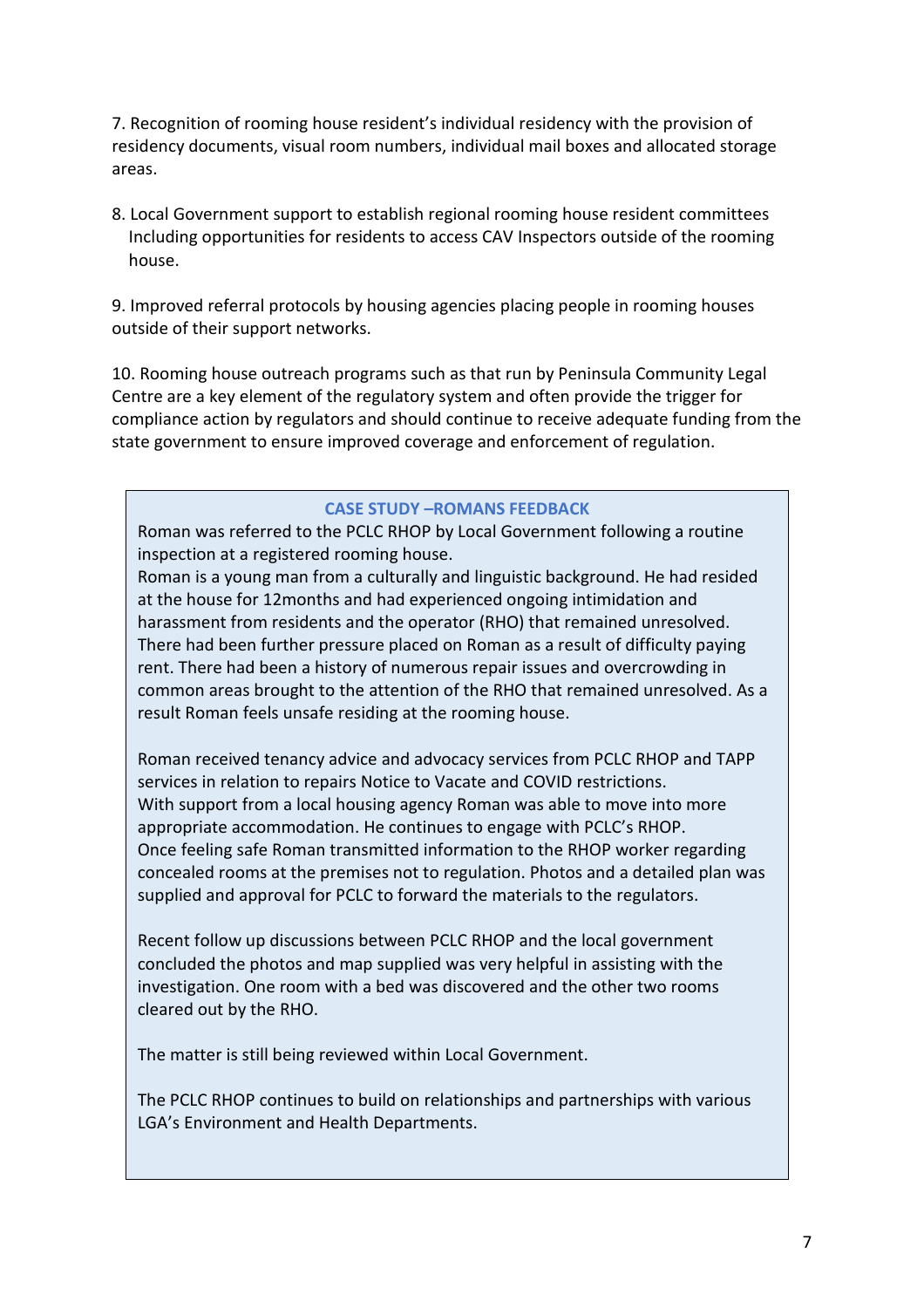#### **CASE STUDY – JAN'S PLACE**

Jan had been living in rooming houses for years. She has been in her current rooming house for 10 years having moved in after her partner had died. She informed PCLC RHOP workers that she felt a little apprehensive about moving onto a rooming house but was relieved when she finally found a place. She was even happier when she found the place she resides in to this day. Jan shares the house with both males and females.

Jan praised the operator for the manner in which they care for the property. She was also gratuitous in response to the careful screening/assessment process the operator adopts prior to placing new residents in the house. She purported that this makes her feel very safe and secure in her environment. Despite the other residents being much younger than Jan, she is still able to converse and feel safe and secure in their surroundings. She is also fortunate in that she has her own separate residence out the back which is cut off from the main house which provides for her privacy.

Jan has children living nearby and can rely on them for support such as providing transport to the shops and the medical centre. She also told us that she is very social and has missed the interaction with family and friends during Covid19.

Our Rooming House Outreach Workers have been visiting Jan for some time supporting her with material aid and helping to link her in with community support. During one of our visits, Jan explained that while she is very happy and satisfied with her current accommodation, she has notified the operator about an issue with an outside step which makes it difficult for her to leave or enter the property with her electric walker. Jan had informed Council in the past about the situation who subsequently visited the property for an inspection. Although the Residential Tenancies Act does not explicitly address the issue of access in light of Jan's situation, it is certainly Jan's right to request an inspection. Although the issue concerning the ease of access remains unresolved for Jan, she now feels more informed about her rights as a resident after talking with PCLC outreach workers. Although she remains happy and content with her accommodation the RHOP team will stay in contact with Jan, especially in order to ensure that compliance is forthcoming and necessary standards are maintained.